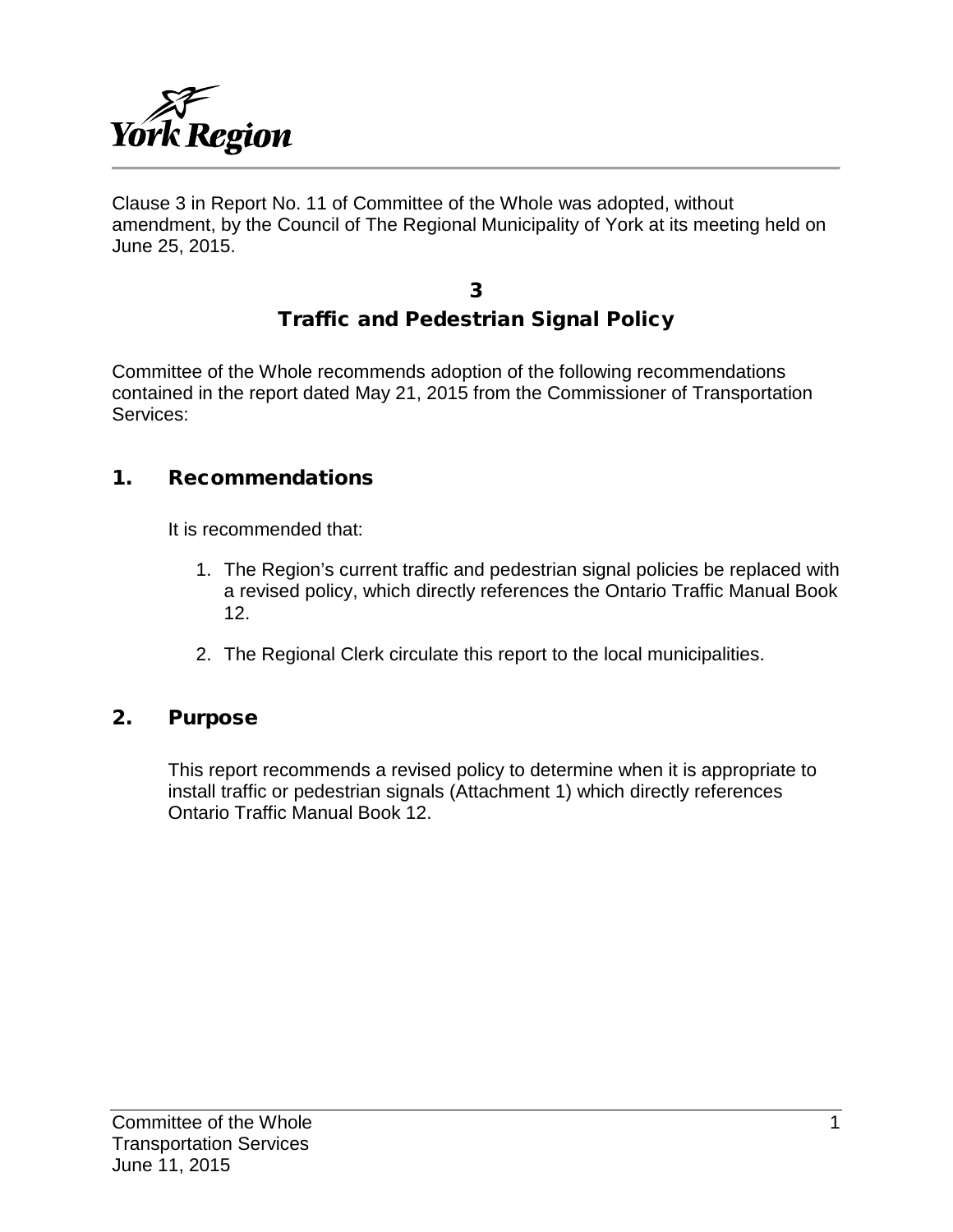## 3. Background

### As traffic continues to increase, requests to consider new traffic and pedestrian signals also grow

As traffic continues to grow across the Region, traffic signals are increasingly required to balance movements on major corridors and facilitate access to local communities. The Region has more than 2,000 intersections on Regional roads, of which more than 800 are controlled with traffic signals. The Region receives approximately 100 requests annually from residents and other stakeholders for signal installation at intersections to improve safety or manage congestion.

While the benefits of traffic signals are understood, there are trade-offs that need to be considered prior to installation of new signals. The installation of traffic signals increases delays to traffic on major streets and increases the number of rear-end collisions. Traffic signals cost over \$200,000 to install and have ongoing operation and maintenance costs. It is important that the Region's policy include a signal warrant to determine when a signal installation is beneficial.

### The Region has policies in place to determine whether or not traffic or pedestrian signals are required

Council endorsed a Traffic Signal Policy in October 2002 (Attachment 2) and a Pedestrian Crossing Warrant Criteria in June 2007 (Attachment 3). These policies consist of:

- 2001 Ontario Traffic Manual Book 12 traffic signal criteria
- Best practices criteria in the industry
- Customized criteria developed exclusively for York Region.

Regional policies should be consistent with current Ministry of Transportation Ontario (MTO) traffic and pedestrian signal criteria, as outlined in Ontario Traffic Manual Book 12 entitled Traffic Signals.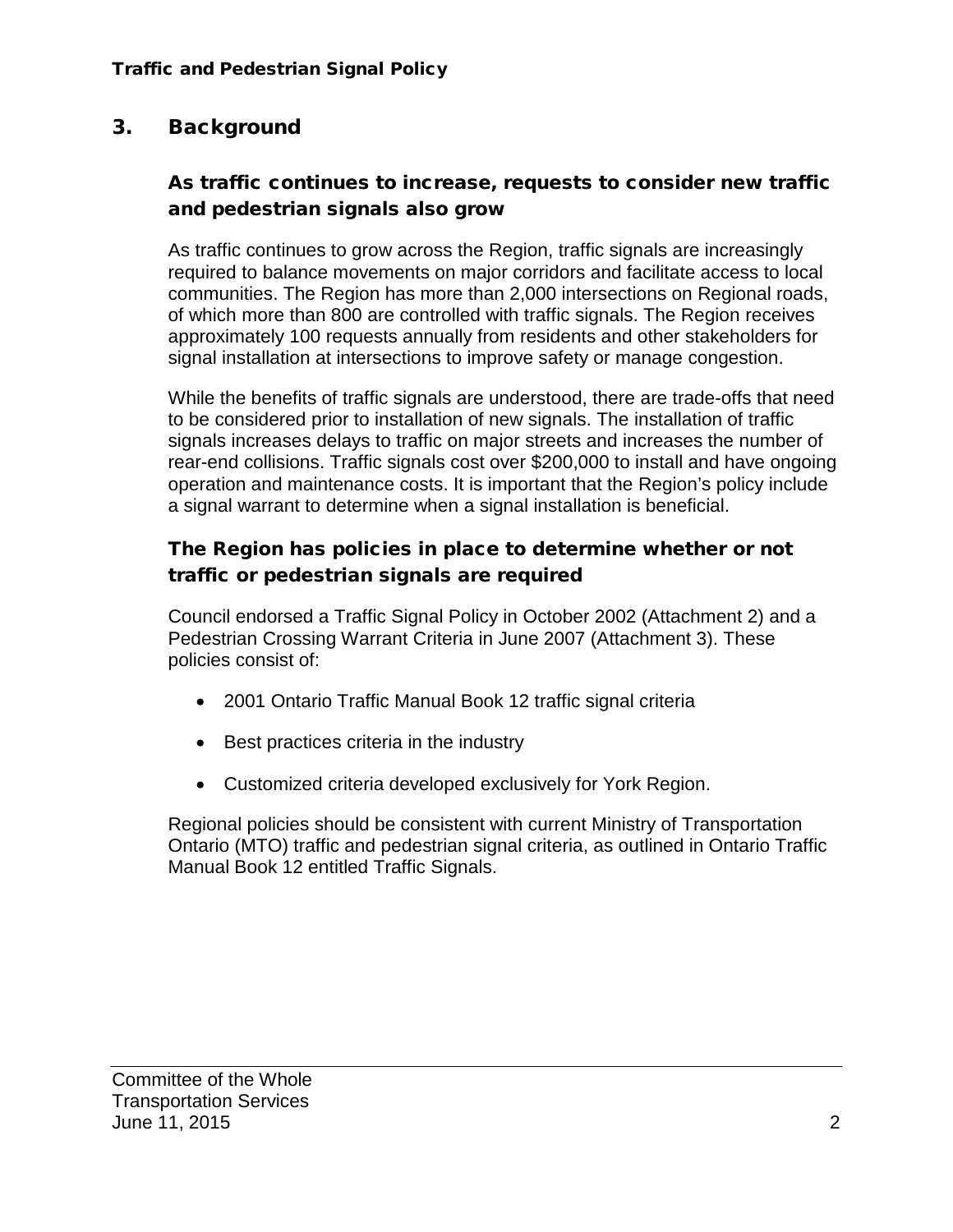### The MTO signal criteria provides for a consistent approach across the Province for justification of signals

The MTO signal criteria provides for a consistent approach used across the province to determine whether the installation of signals would be beneficial. The signal criterion provides thresholds for vehicle and pedestrian volumes and accounts for delay and safety. A brief description of each Ontario Traffic Manual Book 12 signal criteria is outlined in Attachment 4.

### The MTO traffic and pedestrian signal criteria is widely-used by Ontario municipalities

Ontario Traffic Manual Book 12 signal criteria for traffic and pedestrian signals are exclusively used by Ottawa, Toronto, Halton and Waterloo, as well as all local municipalities in York Region.

# 4. Analysis and Options

### The Region's signal policies should be updated to directly reference Ontario Traffic Manual Book 12

Ontario Traffic Manual Book 12 signal criteria was updated in 2012 to include criteria that recognizes the critical four peak traffic hours of the day as well as projected traffic volumes. The current Regional policy is based on eight hours for existing traffic only. The four-hour vehicle volume criteria is more responsive to commuter corridors, which experience high volumes in the morning and evening peak periods, with considerably reduced volumes for the remainder of the day. The projected traffic volume criteria will assist in determining traffic signal requirements as part of new developments. The four-hour vehicle volume and projected traffic volume criteria ensure that the policy is responsive to a wide variety of scenarios which may benefit from traffic or pedestrian signals.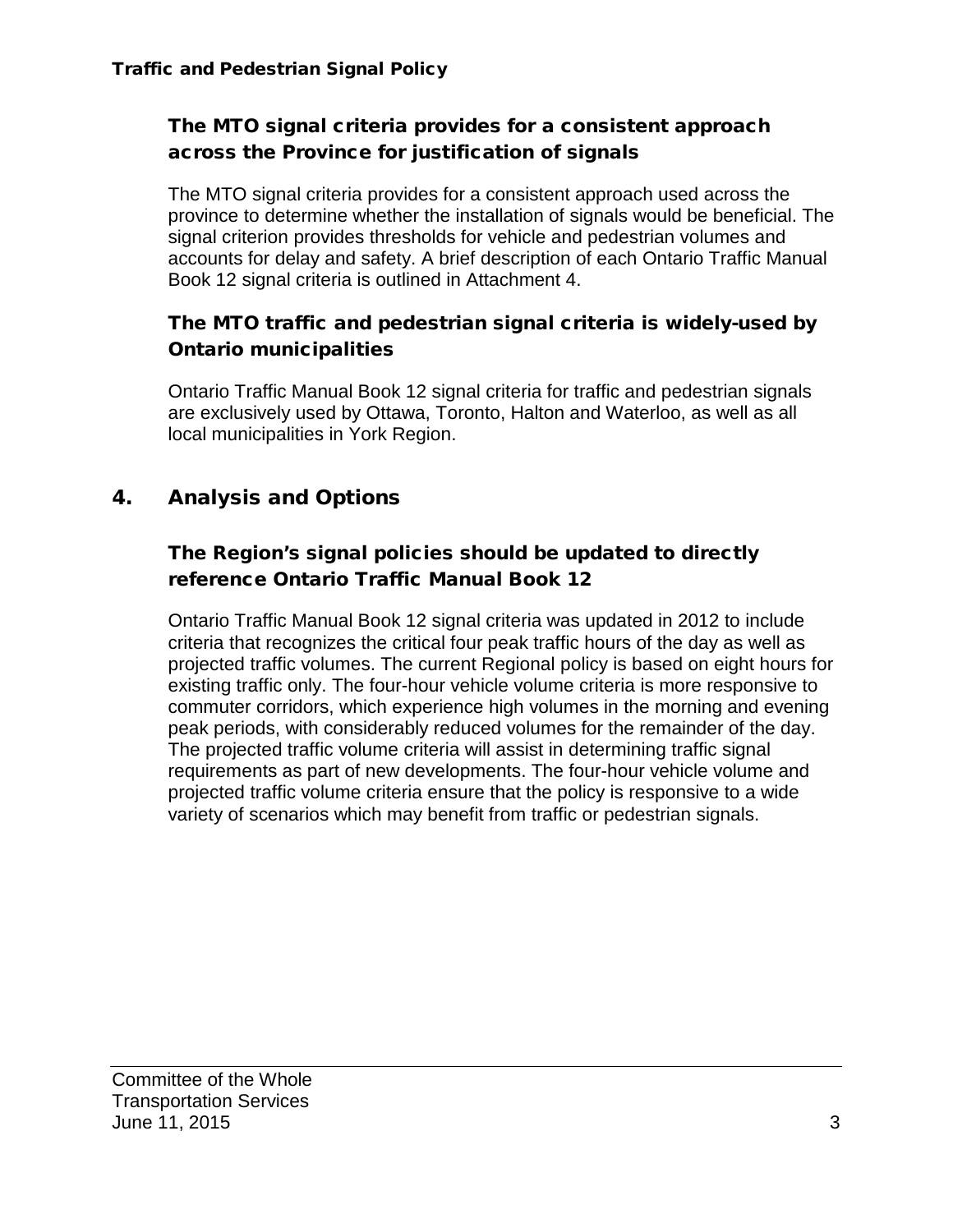### The proposed traffic and pedestrian signal policy does not include the municipal warrant

The current policy includes an option for a municipal warrant. A municipal warrant reflects criteria that York Region developed which allows municipalities to "fast track" a traffic signal at their own cost. To be eligible for the municipal warrant, an intersection is required to meet at least 90 per cent of the Region's traffic signal warrant. When the full warrant is met, the Region will reimburse the municipality who funded advance installation under the municipal warrant. It is expected that the more responsive four-hour vehicle volume and projected traffic volume criteria of the recommended revised policy will eliminate the need for this municipal warrant.

### The revised policy recognizes the need for signalization at intersections that are busy primarily during peak periods

To illustrate the increased responsiveness of the proposed traffic signal policy, Table 1 shows how the various criteria are applied to the intersection of Rutherford Road and Pine Valley Drive.

|         | <b>Traffic Signal Warrant Analysis</b> |           |                                                     |                               |  |
|---------|----------------------------------------|-----------|-----------------------------------------------------|-------------------------------|--|
|         | Criteria                               | Threshold | Compliance<br>(Need to meet or<br>exceed threshold) | Signals<br>Justified<br>(Y/N) |  |
| $1_{-}$ | Minimum Volume                         | 100%      | 48%                                                 | No.                           |  |
| 2.      | Delay to Cross Traffic                 | 100%      | 51%                                                 | No.                           |  |
|         | 3. Volume/Delay Combination            | 80%       | 48%                                                 | No.                           |  |
|         | 4. Four-hour Vehicle Volume *          | 100%      | 100%                                                | Yes                           |  |
| 5.      | <b>Collision Experience</b>            | 100%      | 27                                                  | No.                           |  |
| 6.      | Pedestrian Volume Delay                | 100%      | 0                                                   | No.                           |  |
| 7.      | Projected Volume *                     | 150%      | N/A                                                 | N/A                           |  |
| 8.      | <b>Municipal Warrant</b>               | 70%       | 48%                                                 | No                            |  |

**Table 1**

\* Not included in current policy

As summarized in Table 1, the intersection of Rutherford Road and Pine Valley Drive satisfies traffic signals based on the four-hour vehicle volume criteria under the proposed policy, but not the municipal warrant in the current policy.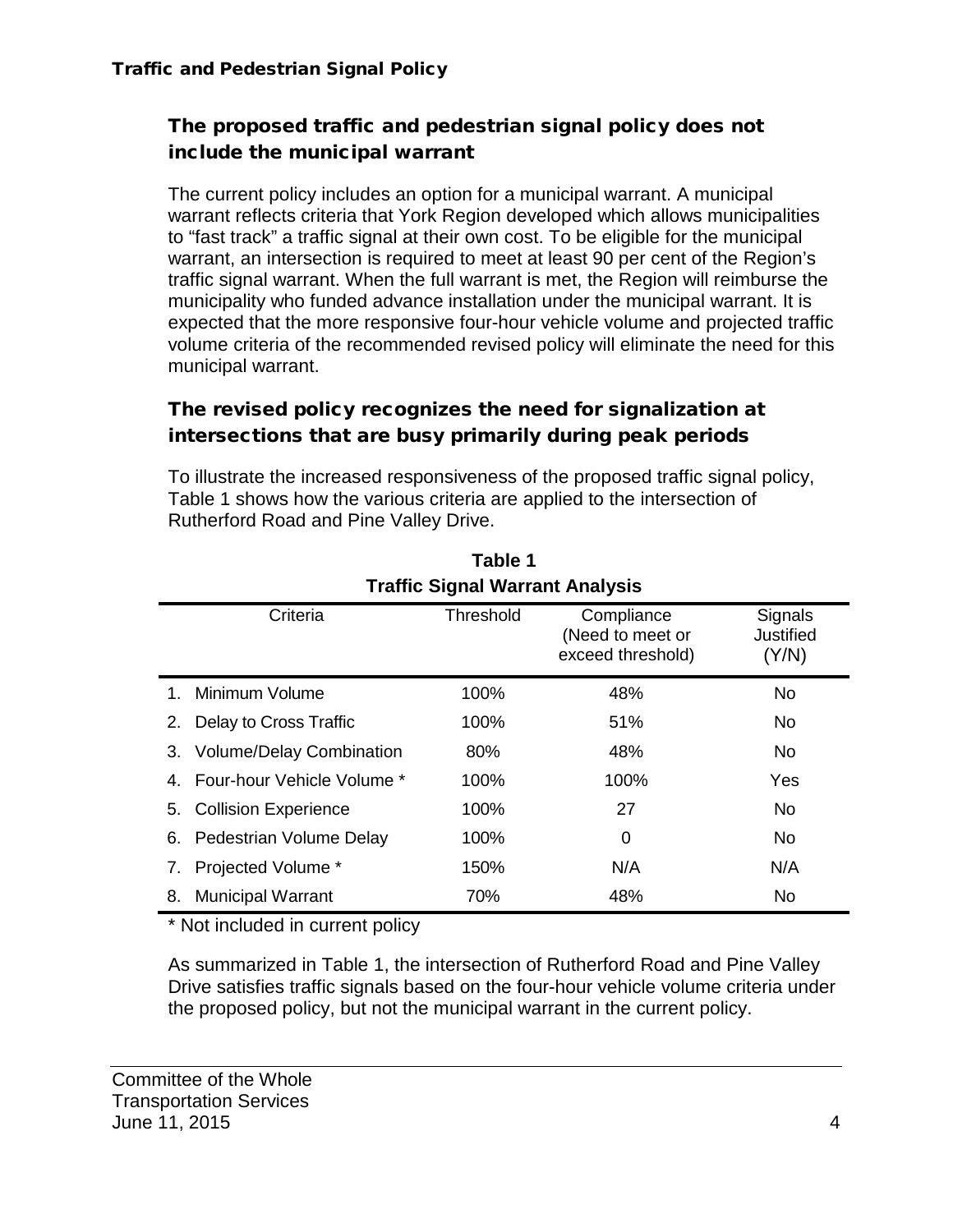Over the next three years, seven intersections across the Region will satisfy the proposed policy for the installation of traffic signals based on the four-hour vehicle volume or projected traffic volume criteria, which would not have otherwise been warranted. Table 2 lists these intersections by municipality.

| Additional Traffic Signals Based on Revised Policy |                                            |  |
|----------------------------------------------------|--------------------------------------------|--|
| Municipality                                       | Intersection                               |  |
| City of Markham                                    | 16 <sup>th</sup> Avenue at Williamson Road |  |
| City of Vaughan                                    | Dufferin Street at Maurier Boulevard       |  |
| City of Vaughan                                    | Pine Valley Drive at Rutherford Road       |  |
| City of Vaughan                                    | Teston Road at St. Joan of Arc Avenue      |  |
| Town of Georgina                                   | The Queensway South at Richmond Park Drive |  |
| Town of Richmond Hill                              | <b>Bathurst Street at Augustine Avenue</b> |  |
| Township of King                                   | King Road and Parker Avenue                |  |

| Table 2                                                   |
|-----------------------------------------------------------|
| <b>Additional Traffic Signals Based on Revised Policy</b> |

### Traffic and pedestrian signal warrants are now included in a combined policy

A combined policy emphasizes the importance of balancing the needs of all intersection users. The proposed policy will continue to evaluate the need for pedestrian signals based on pedestrian volume and crossing opportunity or delay.

## Council will continue to have the authority to approve signals that do not meet the policy criteria under the revised policy

Under the revised policy, Council retains the option to approve any new traffic and pedestrian signals. Since implementation of the Region's policy in 2002, traffic or pedestrian signals have been installed at 19 locations where the warrant was not satisfied. In these cases, the need for signals was justified based on specific needs that were proposed by staff and approved by Council on a caseby-case basis.

# Link to key Council-approved plans

This report supports Vision 2051, which responds to the needs of our residents and promotes safety on York Region roads through effective policing, education and context-sensitive design.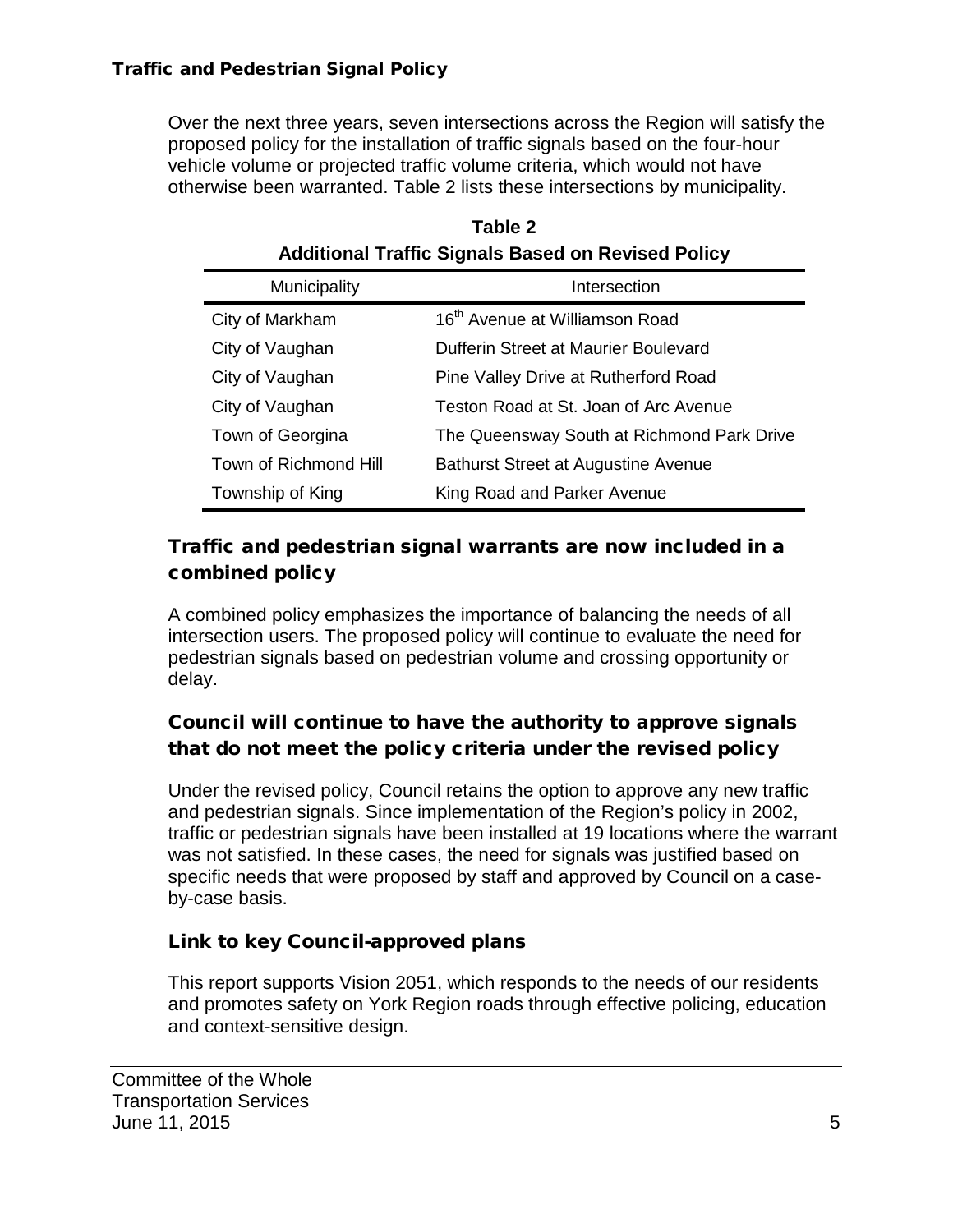### 5. Financial Implications

The installation of traffic and pedestrian signals are funded through the Transportation Services Capital budget. Each signal costs between \$200,000 and \$350,000 to install, and \$7,000 annually for operating and maintenance. The costs associated with additional intersection warranting signals under the proposed policy are not significant and can be accommodated within the funding included in the outlook years of the approved 2015 budget.

Funding of traffic or pedestrian signals at private entrances, whether warranted or unwarranted, would remain at the expense of the property owner. In addition, property owners are required to pay a one-time up-front fee which represents the net present value of ten years of operating and maintenance costs for the traffic or pedestrian signal.

## 6. Local Municipal Impact

Local municipalities have the ability to establish their own policy for traffic and pedestrian signals at intersections under their jurisdiction. The local municipalities, in consultation with Regional staff, will aid in the assessment of the need to install signals on Regional roads. Local municipal staff have been consulted on the proposed changes within this report and have indicated their support.

# 7. Conclusion

Staff recommends updating the current Traffic and Pedestrian Signal policies to directly reference the Ontario Traffic Manual Book 12, which reflects industry best practices in determining the need for the installation of new traffic or pedestrian signals on Regional roads. The increased responsiveness of the proposed policy will eliminate the need for the municipal warrant. Council will continue to have authority to approve signals that do not meet the warrants of the policy on a case-by-case basis.

For more information on this report, please contact Brian Titherington, Director, Roads and Traffic Operations at ext. 75901.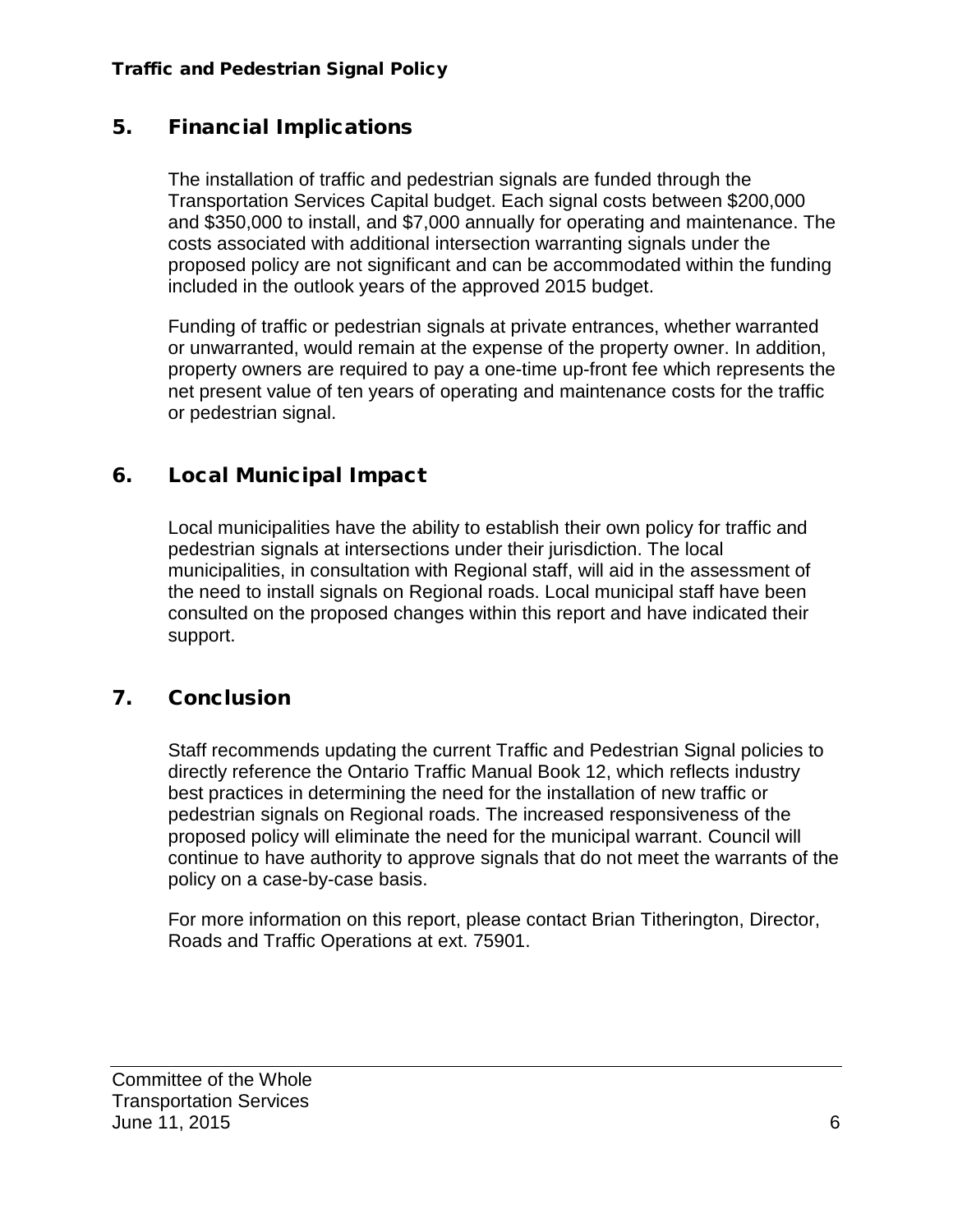#### Traffic and Pedestrian Signal Policy

The Senior Management Group has reviewed this report.

May 21, 2015

Attachments (4)

6126261

Accessible formats or communication supports are available upon request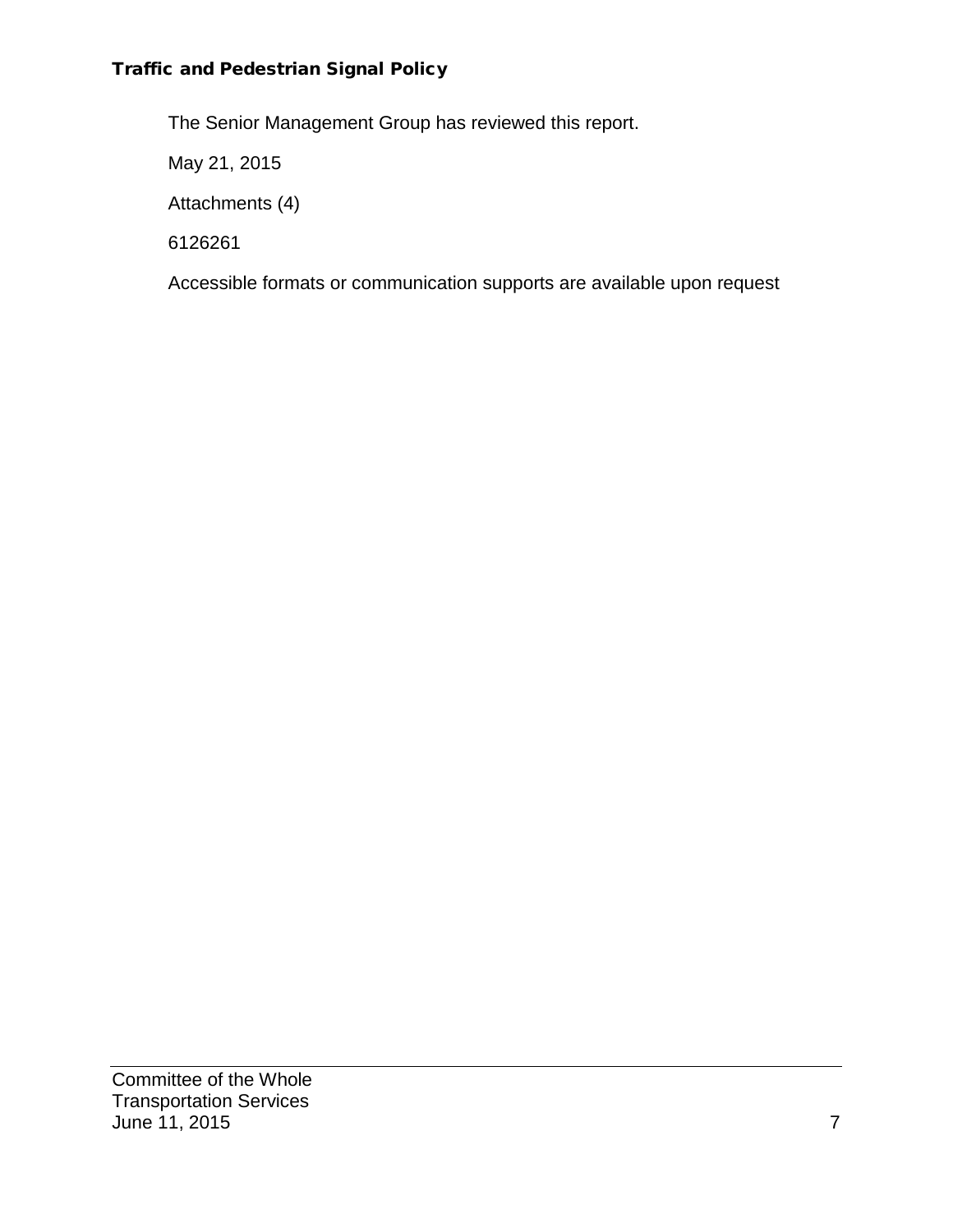

**STATUS: Draft Council Approved: No CAO Approved: No**

| <b>TRAFFIC AND</b> | Edocs No.: 5980367                       |
|--------------------|------------------------------------------|
| TITLE:             | Original Approval Date: October 17, 2002 |
| PEDESTRIAN SIGNAL  | Policy Last Updated: June 25, 2015       |
| <b>POLICY</b>      | Posted on Intranet: (date)               |

## **POLICY STATEMENT:**

This policy provides guidelines for the installation of traffic and pedestrian signals within the Regional road network.

# **APPLICATION:**

The Traffic and Pedestrian Signal Policy will be used by staff in determining acceptable locations for the installation of traffic and pedestrian signals within the Regional road network.

### **PURPOSE:**

This policy is meant to provide a technically sound and consistent method of determining appropriate locations for the installation of traffic and pedestrian signals within Regional road network.

### **DEFINITIONS**

**Traffic Signals:** Electronic signalling devices positioned at road intersections to alternate rightof-way for all road users.

**Traffic Signal Warrant:** A set of criteria used to determine the relative need for and appropriateness of traffic signals. Warrants are usually expressed in the form of numerical requirements such as the volume of vehicular or pedestrian traffic, delay to cross traffic, or collisions.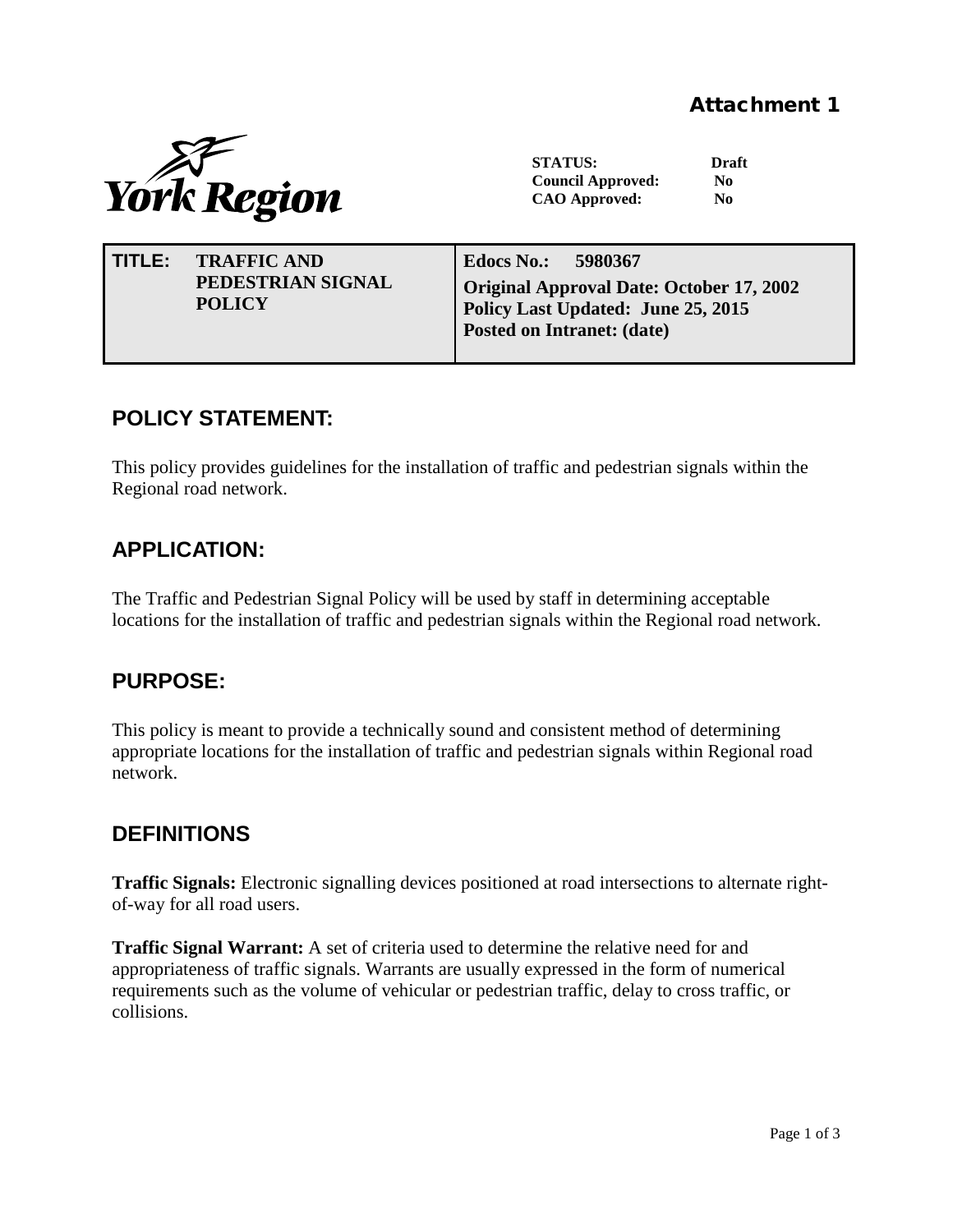#### **Traffic and Pedestrian Signal Policy**

**Local Municipality**: Municipalities located within the Regional Municipality of York: Town of Aurora, Town of East Gwillimbury, Town of Georgina, Town of King, City of Markham, Town of Newmarket, Town of Richmond Hill, City of Vaughan and Town of Whitchurch-Stouffville.

**Pedestrian Signals:** Electronic signaling devices positioned at road intersections and pedestrian crossings to specifically control pedestrian movements versus competing traffic flows.

**Safety:** Implies the minimum hazard to vehicles, pedestrians and other road users.

## **DESCRIPTION:**

#### **Regional Intersections**

Traffic and pedestrian signals are required to balance alternating right-of-way between all road users and to facilitate access to local communities. The Region receives numerous requests annually from residents and other stakeholders to install signals to manage congestion or improve safety.

Unwarranted installation of traffic signals increases overall delay on the major street; negatively impacting the flow of traffic and potentially increasing the incidences of collisions. It is important that the Region's policy include a traffic signal warrant to determine when a traffic signal installation is beneficial.

The Ministry of Transportation Ontario's traffic signal criteria, as per Ontario Traffic Manual Book 12 is widely used by Ontario municipalities. Ontario Traffic Manual Book 12 outlines critieria that includes traffic/pedestrian volumes, conditions and characteristics of an intersection and peak traffic hours to determine the technical need for the installation of new signals. Regional staff are to directly reference Ontario Traffic Manual Book 12 in determining the need for the installation of new traffic and pedestrian signals on Regional roads. In cases where the policy is not satisfied, Council will continue to have the authority to approve signals at those intersections.

The Region will be responsible for all costs for installation, operation and maintenance of traffic and pedestrian signals at Regional intersections.

#### **Private Entrances**

Funding of traffic and pedestrian signals for private entrances remains at the expense of the property owner. Property owners are required to pay a one-time fee, valued at the net present value of 10 years of the Region's traffic signal operating and maintenance costs at the time of application, to offset operating and maintenance costs. Traffic and pedestrian signals associated with development applications will be subject to the Development Charge Bylaw.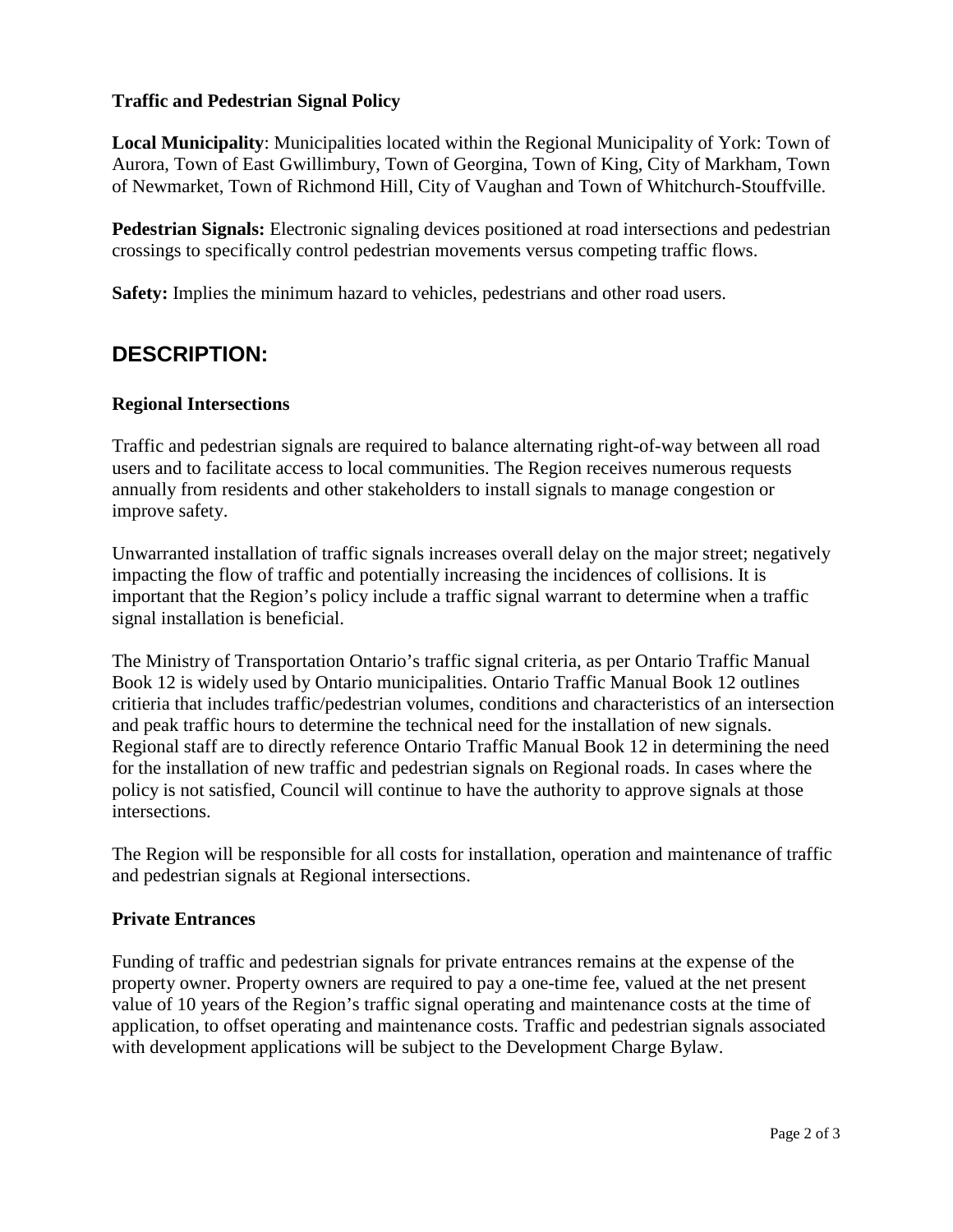#### **Traffic and Pedestrian Signal Policy**

### **RESPONSIBILITIES:**

#### **York Region:**

- The Region shall assess the need for the installation of traffic and pedestrian signals on the Regional road network based on the criteria set out in Ontario Traffic Manual Book 12
- Council continues to have the authority to approve the installation of traffic and pedestrian signals whether they satisfy the criteria or not

#### **Local Municipalities:**

• The local municipalities, in consultation with Regional staff, shall aid in the assessment of the need to install traffic and pedestrian signals

### **REFERENCE:**

On October 17, 2002, Regional Council adopted the current Traffic Signal Installation Policy, which is comprised of criteria from the Ontario Traffic Manual, industry best practices and a custom warrant to reflect municipal desires in developing areas of the Region.

On June 21, 2007, Regional Council amended the Pedestrian Signal Installation Policy adopted on February 21, 2002 to permit the use of mid-block pedestrian signals on Regional roads. The current policy is comprised of a custom procedure based on a combination of the 2002 Pedestrian Signal Installation Policy and industry best practices.

### **CONTACT:**

Brian Titherington, Director Roads and Traffic Operations, Transportation Services Department.

| <b>APPROVAL INFORMATION</b>               | [complete the details from the approved policy report] |                     |  |
|-------------------------------------------|--------------------------------------------------------|---------------------|--|
| <b>CAO Approval Date: N/A</b>             |                                                        |                     |  |
| <b>Committee:</b> Transportation Services | <b>Clause No.:</b>                                     | <b>Report No.</b>   |  |
|                                           |                                                        | Edocs. No. 5980367  |  |
| <b>Council Approval:</b><br>Minute No.    | Page:                                                  | Date: June 25, 2015 |  |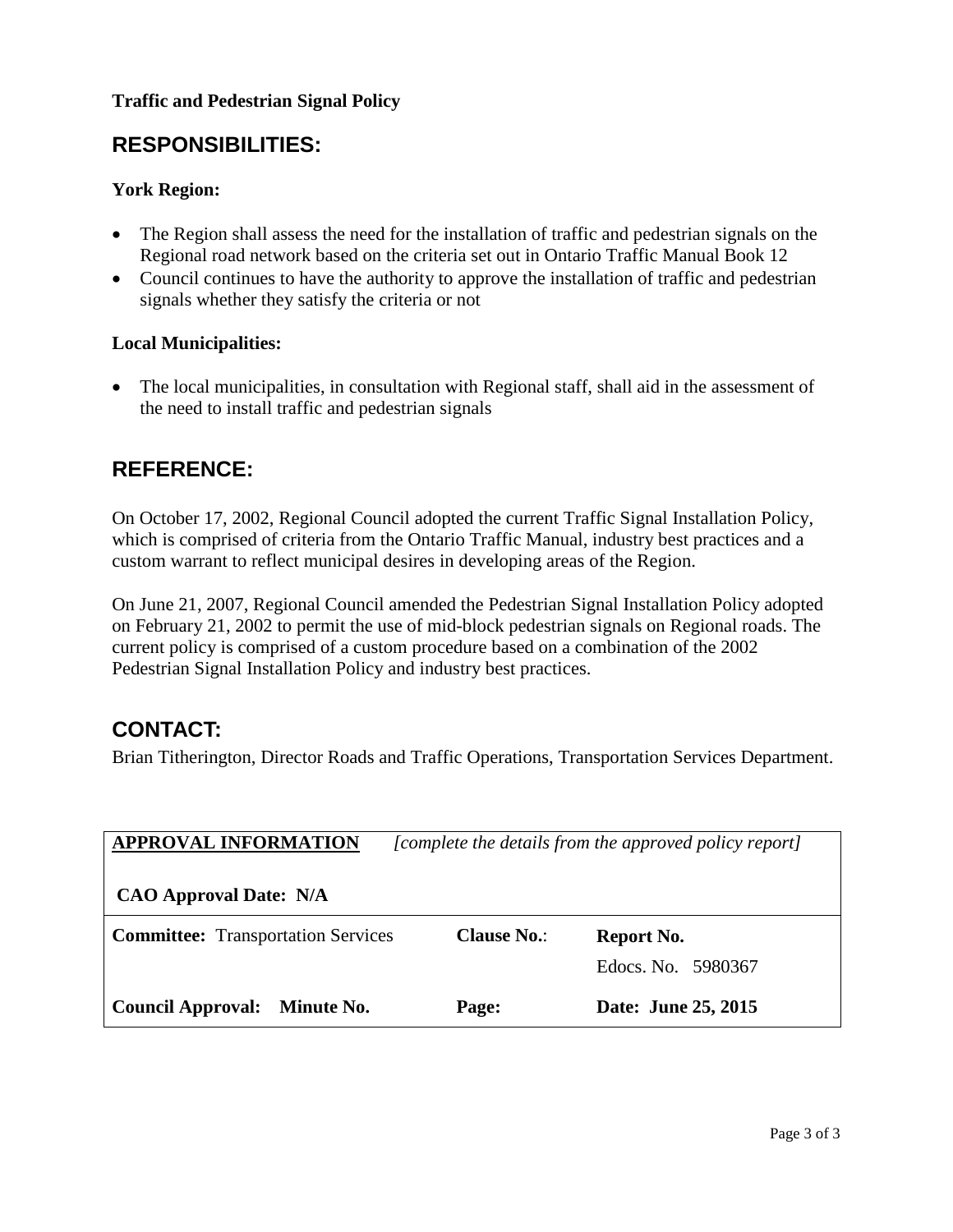

### **POLICY STATEMENT:**

The Traffic Signal Warrant policy is a policy providing a warrant process for the installation of traffic signals at locations along The Regional Municipality of York road network.

### **APPLICATION:**

The Traffic Signal Warrant policy will be used by all Regional Employees, in particular Transportation and Works Employees who are involved in determining the locations for the installation of traffic signals along the Regional road network.

### **PURPOSE:**

This policy is meant to provide a credible, technically sound and consistent method of determining warranted locations for the installation of traffic signals on Regional roads.

### **DESCRIPTION:**

Traffic signals alternate the right-of-way between conflicting streams of vehicular traffic, or vehicular traffic and pedestrians crossing a roadway, with maximum efficiency and safety. Maximum efficiency implies the minimum delay to traffic. Safety requires that the traffic signals operate at the minimum hazard to vehicles and pedestrians.

The following warrants are to be used to determine whether or not traffic signals are justified at a location.

#### **1. Traffic Control Signal Warrants as Outlined in Book 12 of the Ontario Traffic Manual**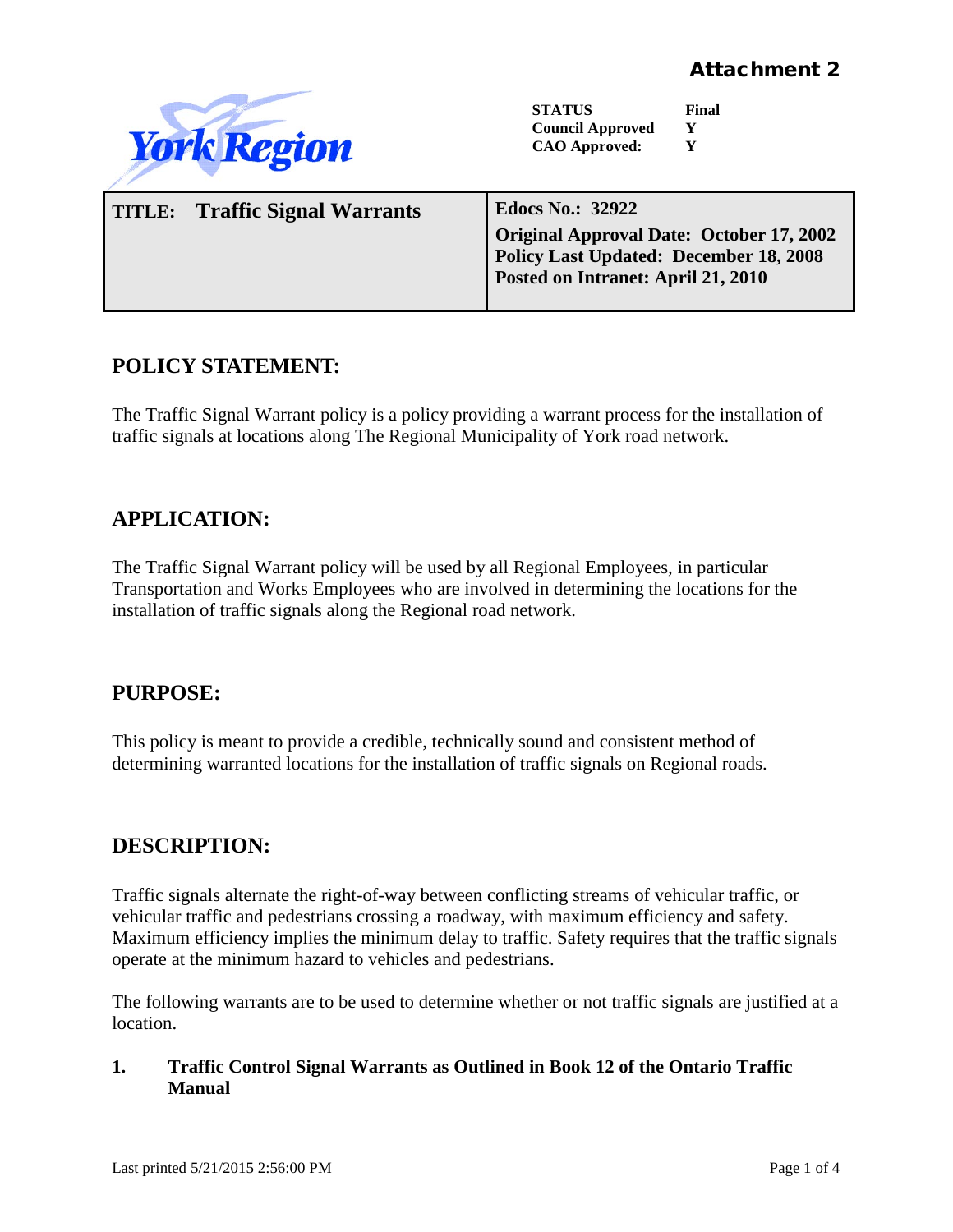These warrants are currently used within The Regional Municipality of York. They are comprised of the following:

Warrant 1 – Minimum Vehicle Volumes

Warrant 2 - Delay To Cross Traffic

Warrant 3 – Collision Experience

If any one warrant is satisfied by 100% or if any two warrants are satisfied by 80% or more, the installation of traffic signals is considered to be justified.

#### **2. Safety Warrant**

The safety warrant is an analysis based upon the safety performance of an intersection, compared to other intersections with similar characteristics. These characteristics are summarized into safety performance functions (SPFs). In simple terms, the existing safety performance of an unsignalized intersection can be determined and then compared to a projected safety performance, if traffic signals were installed.

If the rate of equivalent collisions is substantially lower with the installation traffic control signals than as an unsignalized intersection, then the installation of traffic control signals is considered to be justified.

#### **3. "T" Type Intersections Warrant**

The threshold volumes for side street traffic shall not be increased by 50% when evaluating "T" type intersections because the side street traffic still faces the same traffic flows on the major street.

#### **4. Peak Hour Delay For Entering onto the Major Street from the Side Street**

A Peak Hour Delay warrant is met when:

- The total delay experienced by the traffic on one minor-street approach (one direction only) controlled by a stop sign equals or exceeds four vehicle-hours for a one lane approach and five vehicle-hours for a two lane approach; and
- The volume on the same minor street approach (one direction only) equals or exceeds 100 vehicles per hour for one moving lane of traffic or 150 vehicles per hour for two moving lanes; and
- The total entering volume during the hour equals or exceeds 800 vehicles per hour for intersections with four or more approaches or 650 vehicles per hour for intersections with three approaches.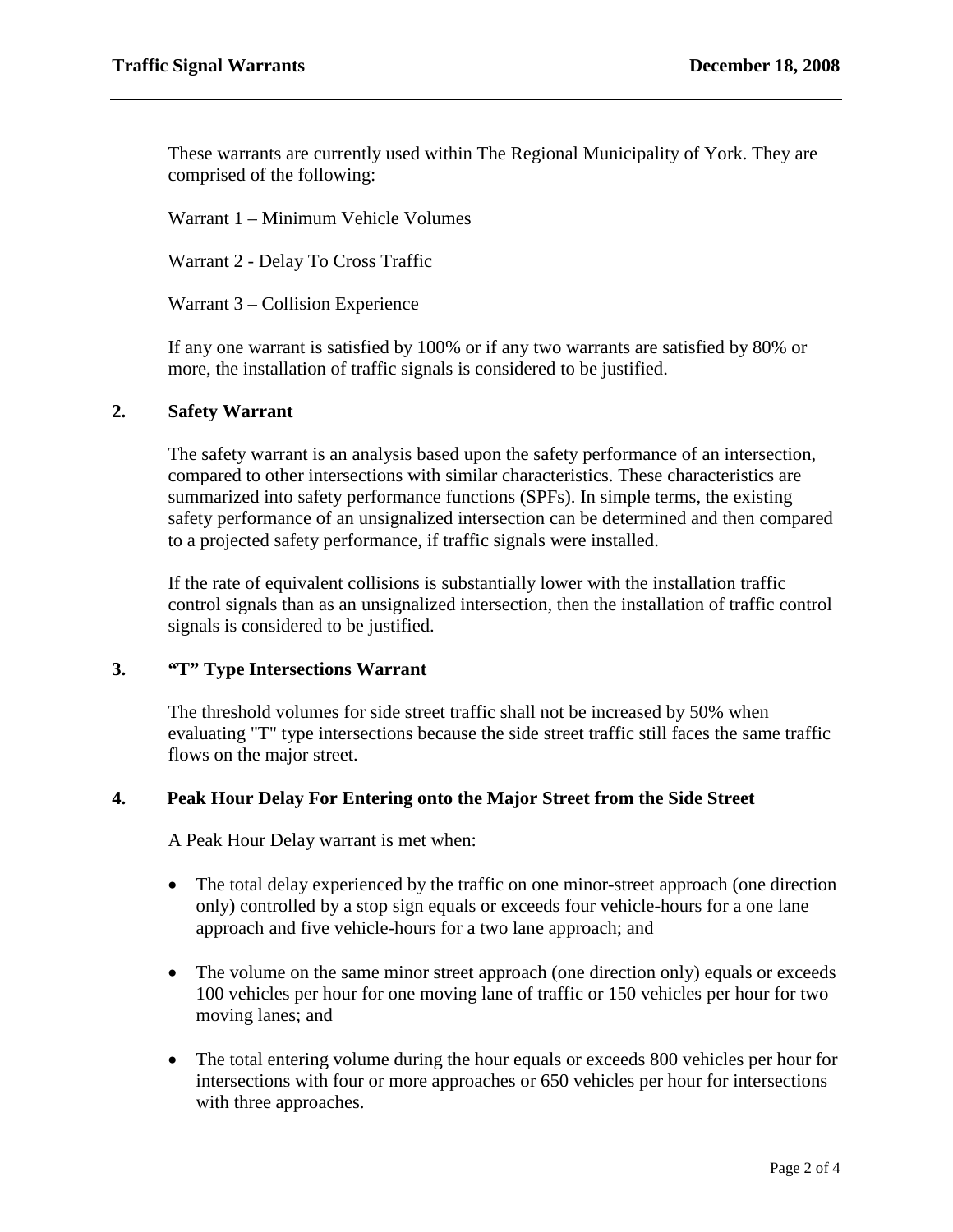#### **5. Installation of Unwarranted Traffic Signals Paid by Local Municipalities**

Area municipalities shall be permitted to pay for the installation of unwarranted traffic signals subject to a number of conditions being met.

- The Transportation and Works Department have no technical objections to the installation of traffic signals at the location requested.
- Warrant 1 and Warrant 2 are satisfied by at least 70%.
- All installation costs are incurred by the local municipality. Installation costs are estimated at \$120,000 per location, permanent installation, \$60,000, temporary installation.
- All on-going maintenance costs are incurred by the local municipality, until such time as the traffic signals become warranted. On-going maintenance costs are estimated at \$4,000 per location/annually. Actual costs will be charged to the municipality.
- When the traffic signal becomes warranted, the Region will reimburse the local municipalities 100% of the original installation cost of permanent signals. Temporary installation will be done in areas where road improvements are planned within five years. For temporary installation, the Region will reimburse the local municipality, the value of the material that is recoverable.

#### **RESPONSIBILITIES:**

#### **Transportation and Works Department:**

• The Transportation and Works Department shall assess the need for the installation of traffic signals on the Regional Road system.

#### **Area Municipalities:**

• The Area Municipalities, in consultation with Regional staff, shall aid in the assessment of the need to install traffic signals.

#### **REFERENCES:**

Report 10(7), Transportation and Works Committee, adopted by Council December 18, 2008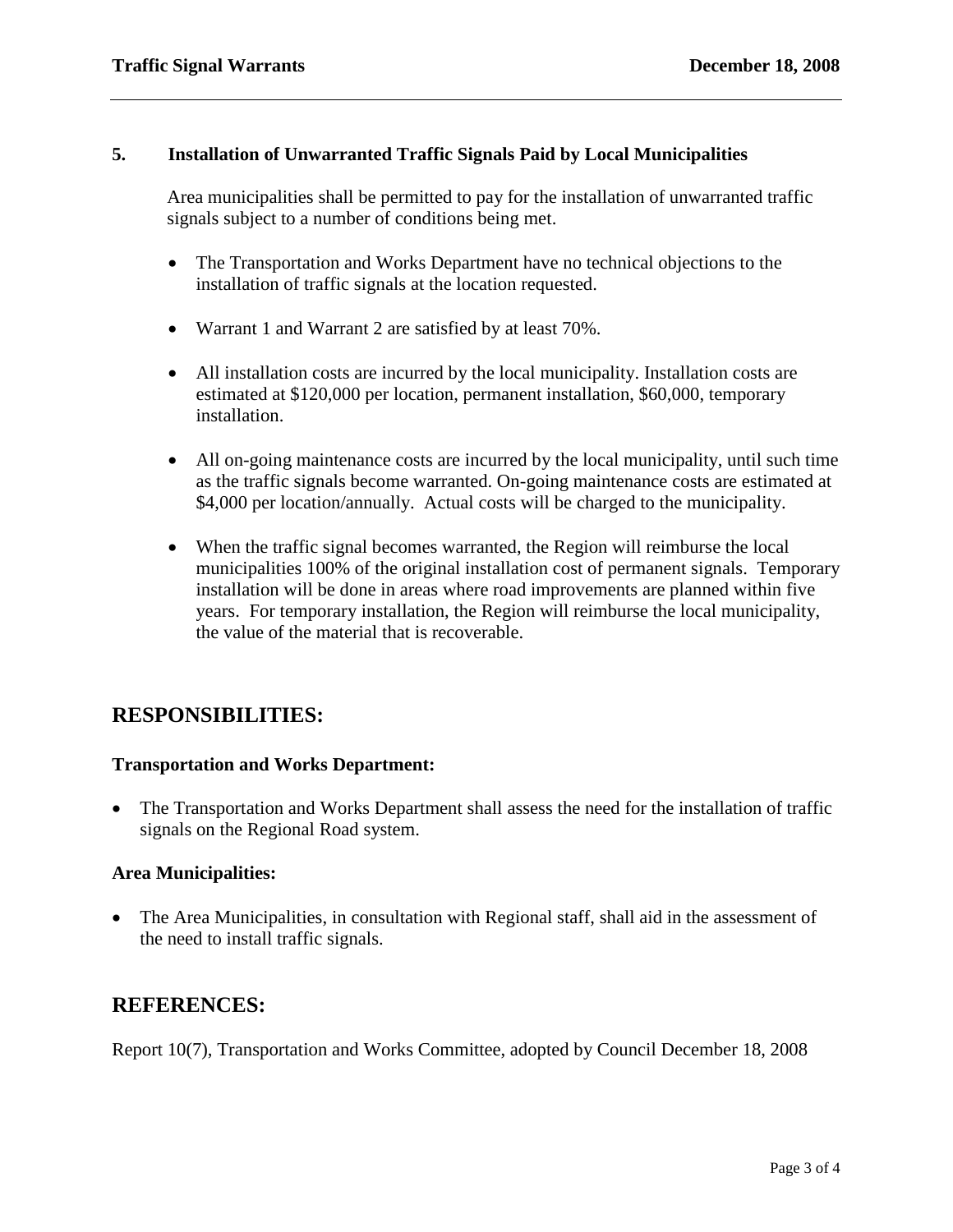## **CONTACT:**

Director of Roads Transportation, Transportation and Works Department

| <b>APPROVAL INFORMATION</b>                   |                                                    |                     |  |
|-----------------------------------------------|----------------------------------------------------|---------------------|--|
| <b>CAO Approval Date:</b>                     | September 20, 2002                                 |                     |  |
| <b>Committee:</b> Transportation and<br>Works | <b>Clause: 8</b>                                   | <b>Report No: 9</b> |  |
| <b>Council Approval:</b>                      | <b>Minute No. 156 Page: Date: October 17, 2002</b> |                     |  |

32922 P01/5/1 822254 P06 2008 Extract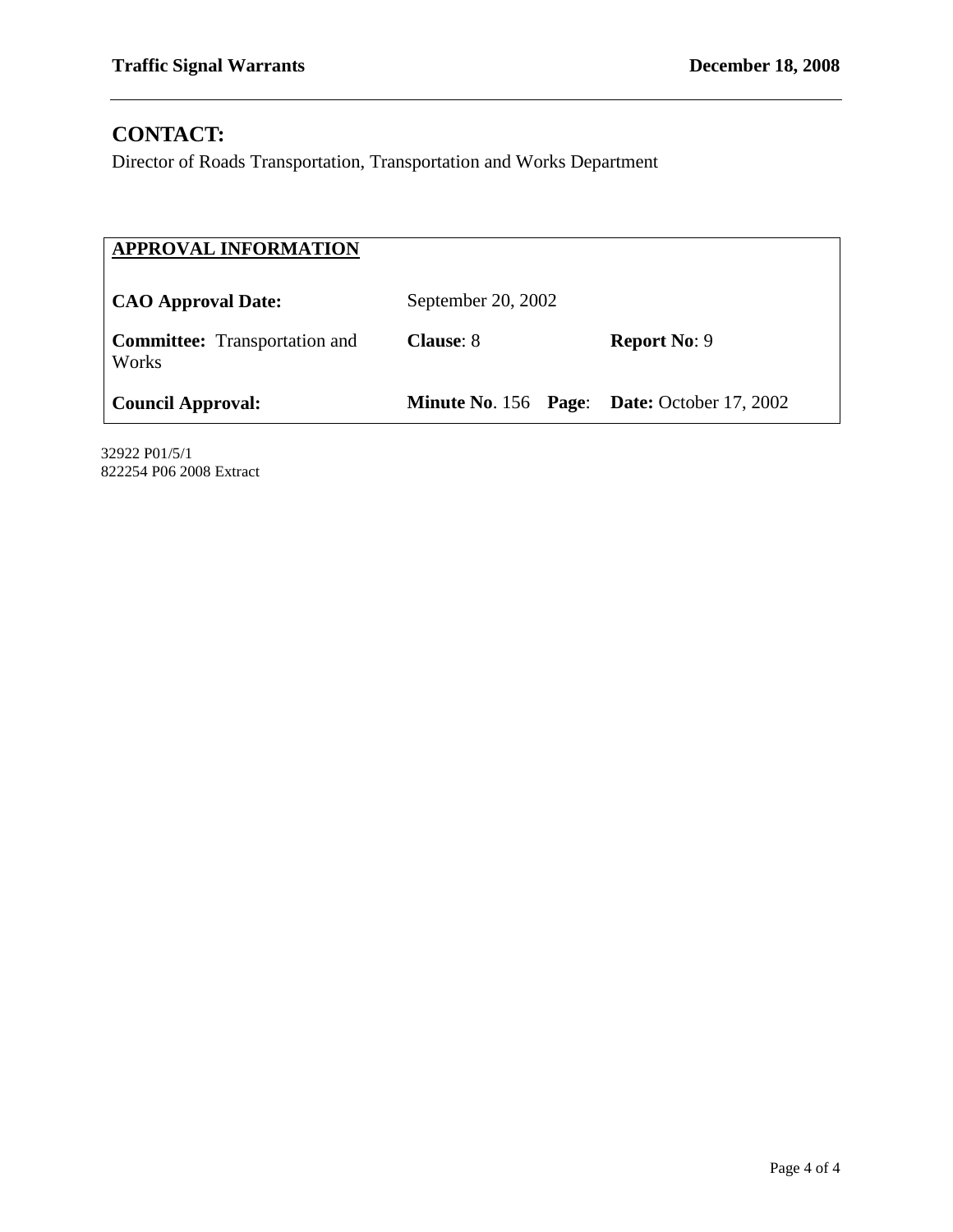

**STATUS Final Council Approved Y**<br>CAO Approved: **Y CAO Approved:** 

| <b>TITLE:</b> Pedestrian Crossing Warrant | <b>Edocs No.: 1818446</b>             |
|-------------------------------------------|---------------------------------------|
|                                           | Original Approval Date: June 21, 2007 |
|                                           | Policy Last Updated: June 21, 2007    |
|                                           | Posted on Intranet: April 16, 2010    |
|                                           |                                       |

### **POLICY STATEMENT:**

This policy provides a warrant process for setting pedestrian crossing facilities along York Region road system.

## **APPLICATION:**

The pedestrian crossing warrant criteria provide a consistent approach to determine appropriate location for the installation of pedestrian facilities within the York Region.

### **PURPOSE:**

The purpose of this policy is to provide guidelines for the installation of Intersection Pedestrian Signal and Mid-block Pedestrian Signal on roads in York Region in such manner to increase the safety of all road users and encourage pedestrian and cyclist traffic in accordance with the concepts of a mobility and walk-able community.

# **DESCRIPTION:**

This policy contains separate guidelines for implementing pedestrian crossing signals at intersections and mid-block locations.

#### **Warrants**

An IPS or an MPS is warranted when ALL of the following conditions apply:

1. If during any *4 hours* of a day the *pedestrian crossing demand (PCD)* exceeds 50 AND the number of *pedestrian crossing opportunities (PCO)* during the worst hour is less than 60.

OR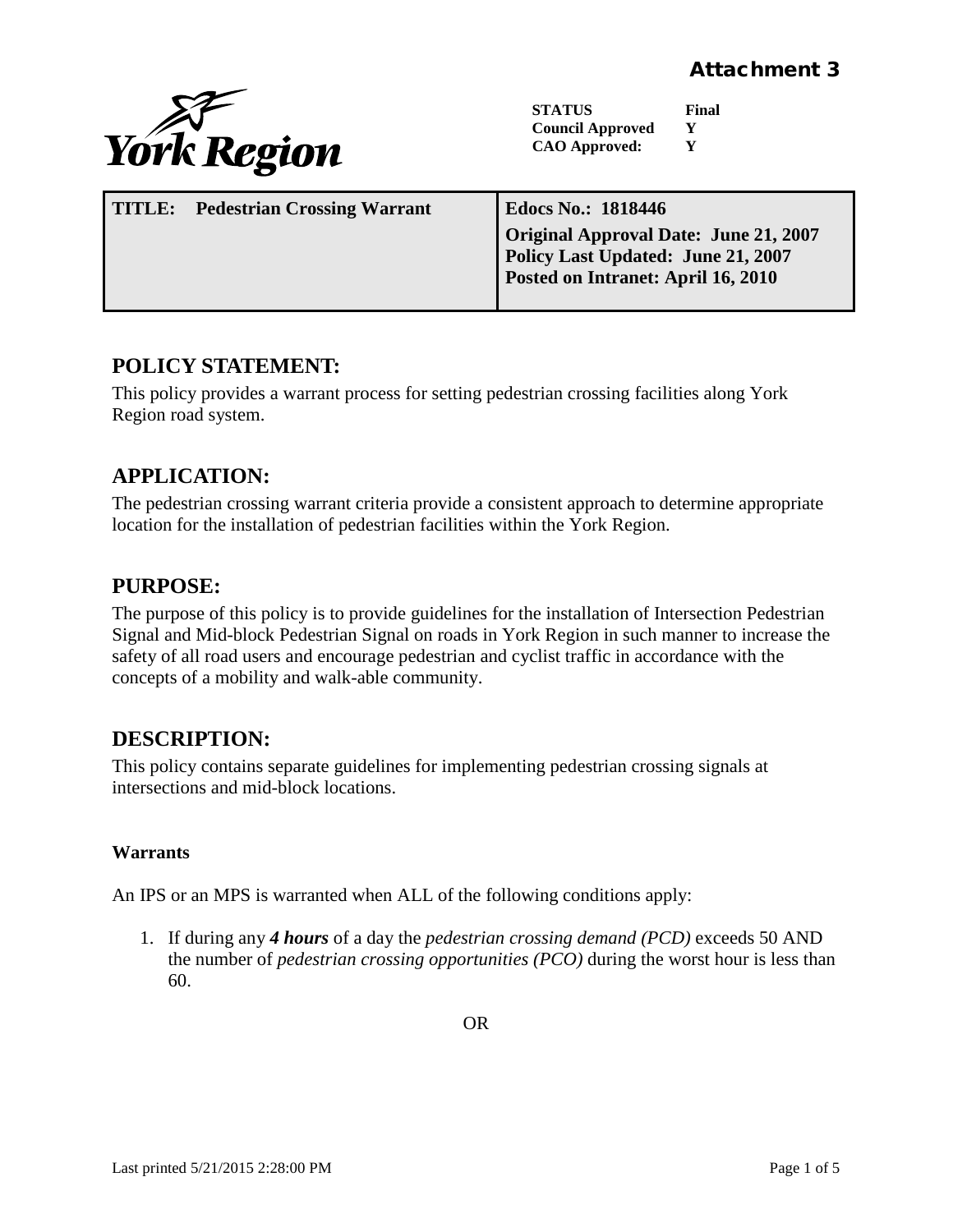If during any *2 hours* of a day the *pedestrian crossing demand (PCD)* exceeds 25 AND the number of *pedestrian crossing opportunities (PCO)* during the worst hour is less than 60.

- 2. The distance to the closest signalized intersection exceeds 200 metres
- 3. Adequate sight distance is available for both pedestrians and vehicles for the operating speed of the roadway.
- 4. At proposed IPS locations fewer than 5,000 vehicles per day must be present on the intersecting side street approaches
- 5. There is adequate street lighting to illuminate the crossing and the approaches to the crossing

#### **i. Pedestrian Crossing Demand (PCD)**

Pedestrian crossing demand is the expected number of pedestrians that will utilize a pedestrian crossing after its signalization and will not necessarily be the same as the actual number of pedestrian counted using an unsignalized crossing. To account for this potential discrepancy the formula to estimate the PCD includes an adjustment factor (*f*). This factor represents the expected increase in pedestrian crossing volumes after the signalization of the pedestrian crossing.

$$
PCD = f(A + 3*E + 3*C + 3 * PD)
$$

 $f =$ Adjustment factor (Default = 1.2)

 $A =$ Observed number of pedestrians older than 12 years and less than 60 years

 $E =$  Observed number of pedestrians older than 60 years

 $C =$  Observed number of pedestrians less than 12 years old

 $PD = Observed$  number of pedestrians with physical disabilities

The adjustment factor (f) should be ideally estimated from an assessment of:

- The size and type of pedestrian generators. (e.g. the number of occupants in a senior citizen facility).
- The size and nature of pedestrian attractions (e.g. community centres, medical facilities, shopping malls etc.).
- The number of pedestrians avoiding the uncontrolled pedestrian crossing to use alternative routes or modes of transport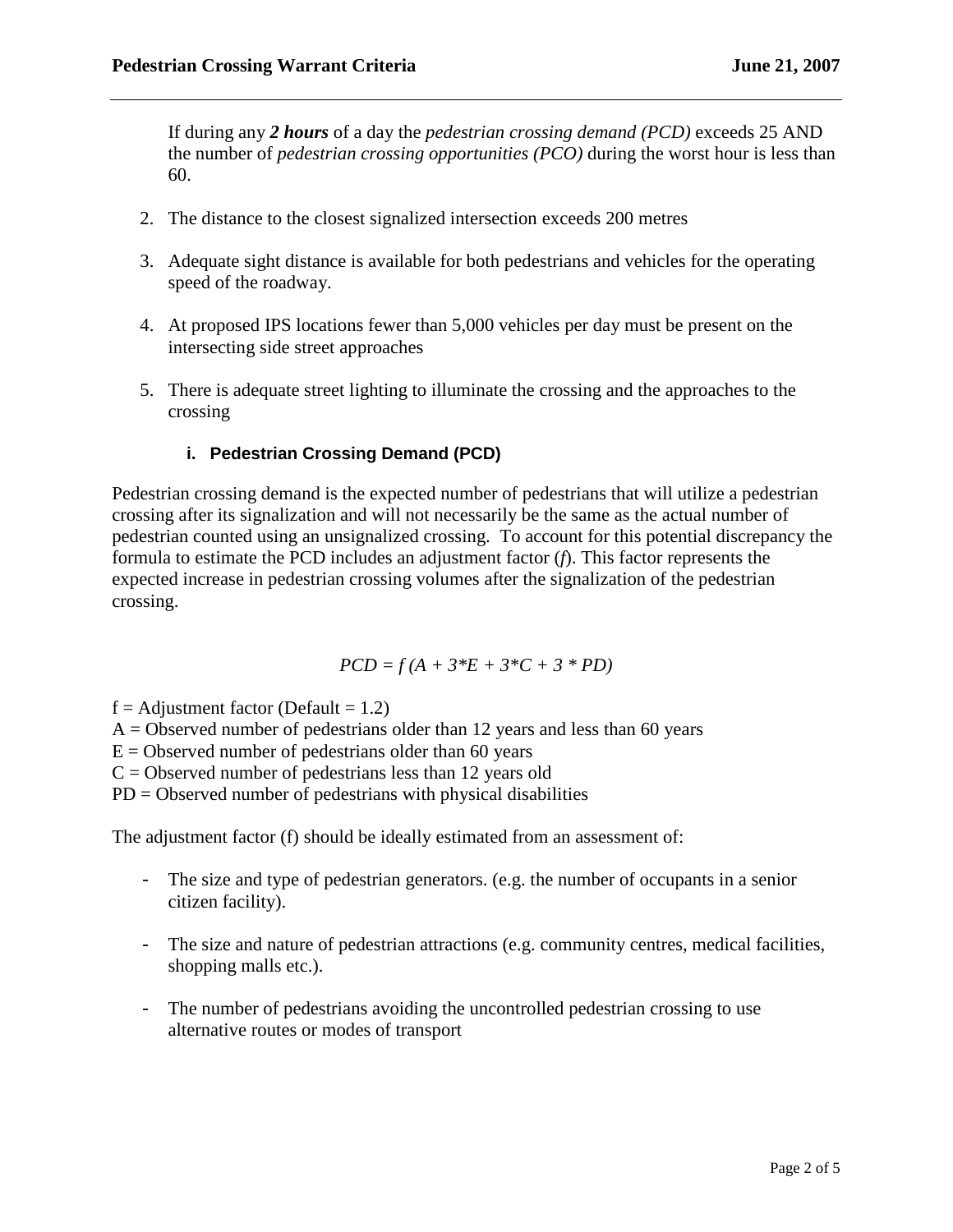In some cases after a preliminary assessment it may be so evident that the PCD will exceed the threshold values of *Warrant 1* that a detailed pedestrian survey and/or an estimation of *PCD* may not be required.

#### **ii. Pedestrian Crossing Opportunities (PCO)**

The PCO index provides a measure of how difficult it is for a pedestrian to cross a uncontrolled pedestrian crossing, considering the existing roadway width and traffic volumes.

The PCO Index can be estimated from the following formula:

$$
PCO = fQ * \left(\frac{e^{-fqG}}{1 - e^{-fqG}}\right)
$$

The factor *f* accounts for the impact of arterial signal progression on gap availability. A worst case scenario is represented by  $f = 1$  i.e. no arterial progression.

*Q* is the peak traffic flow (vehicle per hour)

$$
q = \frac{Q}{3600}
$$

*G* is the minimum gap required in the traffic stream for a pedestrian to perform an uninterrupted crossing:

$$
G=\frac{W}{s}
$$

 $W =$  Width of the roadway (metres) s = Walking speed (Default =  $1 \text{ m/s}$ )

#### iii. **Check Warrants**

The need for a traffic control signal at an intersection or mid-block crossing shall be considered if an engineering study finds that **ALL** the following criteria are met:

**A.** Pedestrian Crossing Demand (PCD)  $\geq$  50 per 4 hours

**B.** PCD  $\geq$  25 per 2 hours

Or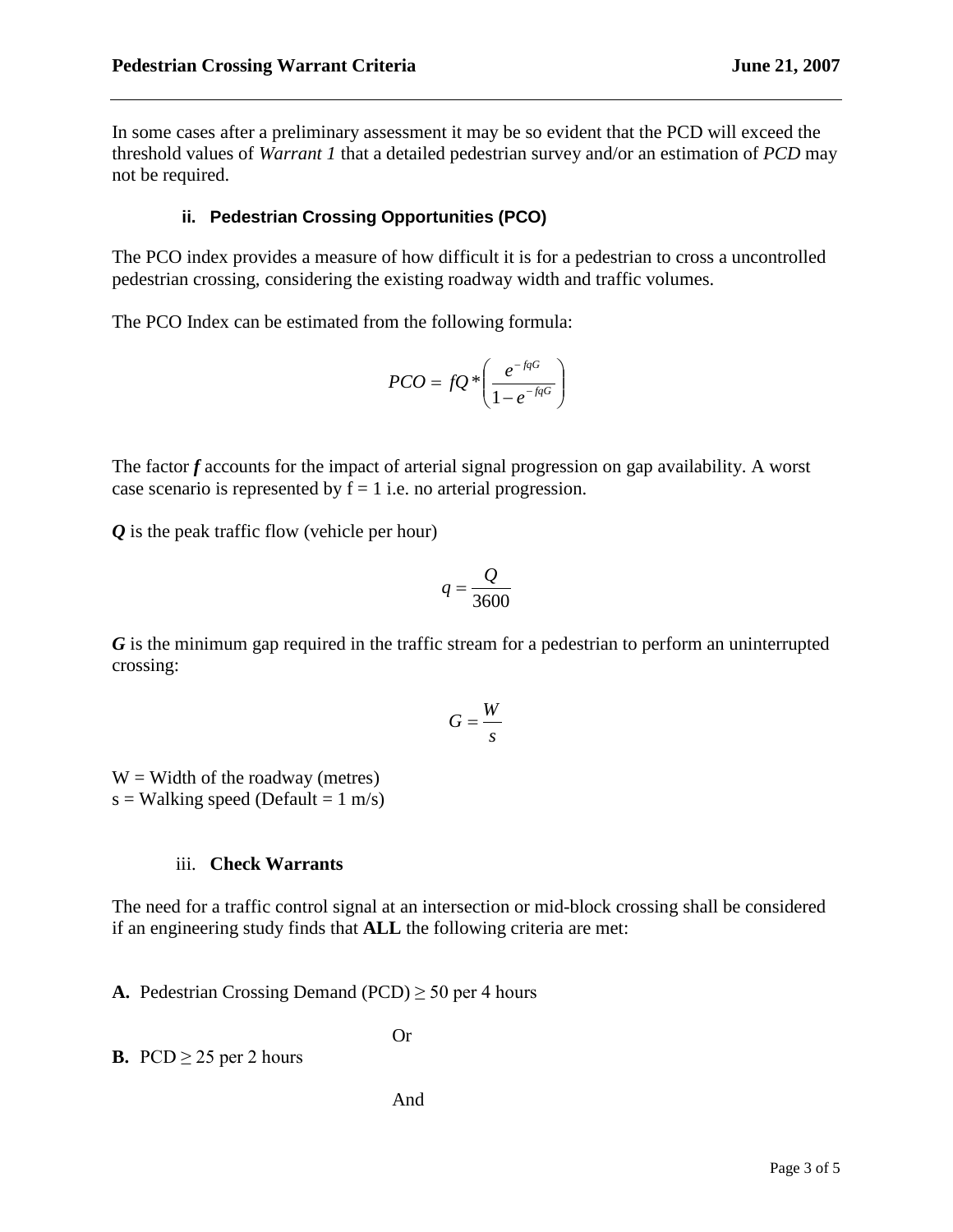**C.** Pedestrian Crossing Opportunities (PCO)  $\leq 60$ 

#### **GLOSSARY:**

**Acceptable Gap -** The time needed to cross the travelled lanes of a roadway at a walking speed of 1.2 m per second plus three seconds of perception and reaction time.

**Controlled location** – intersection or mid-block location with signal or stop sign.

**Crossing Opportunities –** the number of times a pedestrian can cross the roadway over a given period of time (e.g. one hour)

**Crosswalk**s – portion of the roadway where pedestrian are permitted to cross the street; may be marked or unmarked.

**Gap –** the time a crosswalk is unoccupied by successive vehicles.

**Mid-block crossing** – a crossing point located between the intersections.

**Sight Distance** – the length of a roadway visible to the driver, bicyclist or pedestrian with an unobstructed line of sight.

**Travel arrival patterns –** the manner in which traffic arrives at the study location (e.g. random, platoon). A time space can be used to determine the traffic arrival pattern at a location between signalized intersections.

#### **REFERENCE:**

Replaces previous policy "Intersection Pedestrian Signal (IPS) Warrant Criteria" adopted by Council February 21, 2002, Report 2(1), Transportation and Works Committee

#### **CONTACT:**

Director, Operations, Roads Branch, Transportation and Works Department

| <b>APPROVAL INFORMATION</b>          |                  |                     |  |
|--------------------------------------|------------------|---------------------|--|
| <b>CAO Approval Date:</b>            | May 31, 2007     |                     |  |
| <b>Committee:</b> Transportation and | <b>Clause:</b> 4 | <b>Report No: 6</b> |  |
| Works                                |                  | Edocs No. 429995    |  |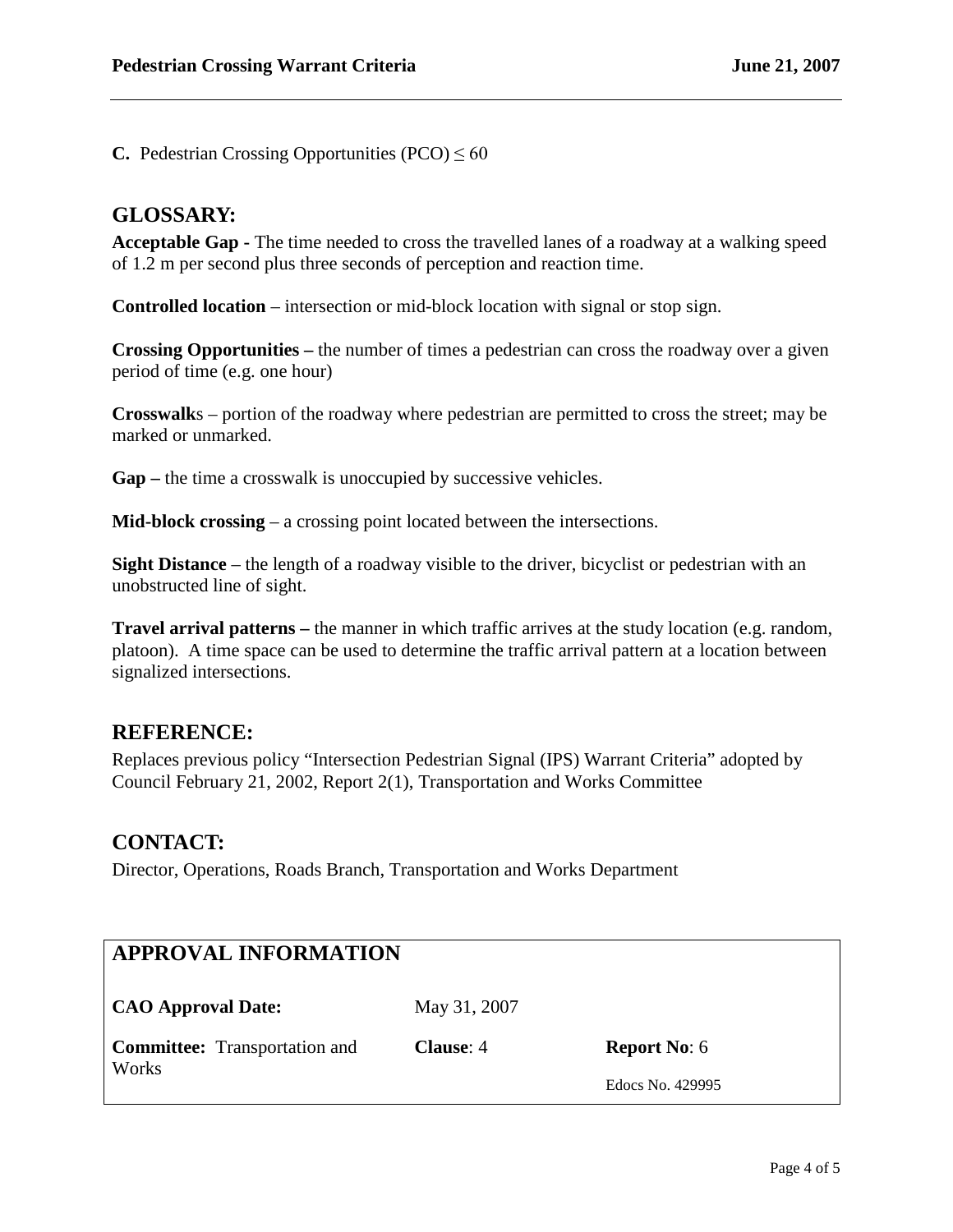| <b>Council Approval:</b> |  |  | <b>Minute No. 124 Page: 7 Date: June 21, 2007</b> |
|--------------------------|--|--|---------------------------------------------------|
|--------------------------|--|--|---------------------------------------------------|

1818446 P01/5/1